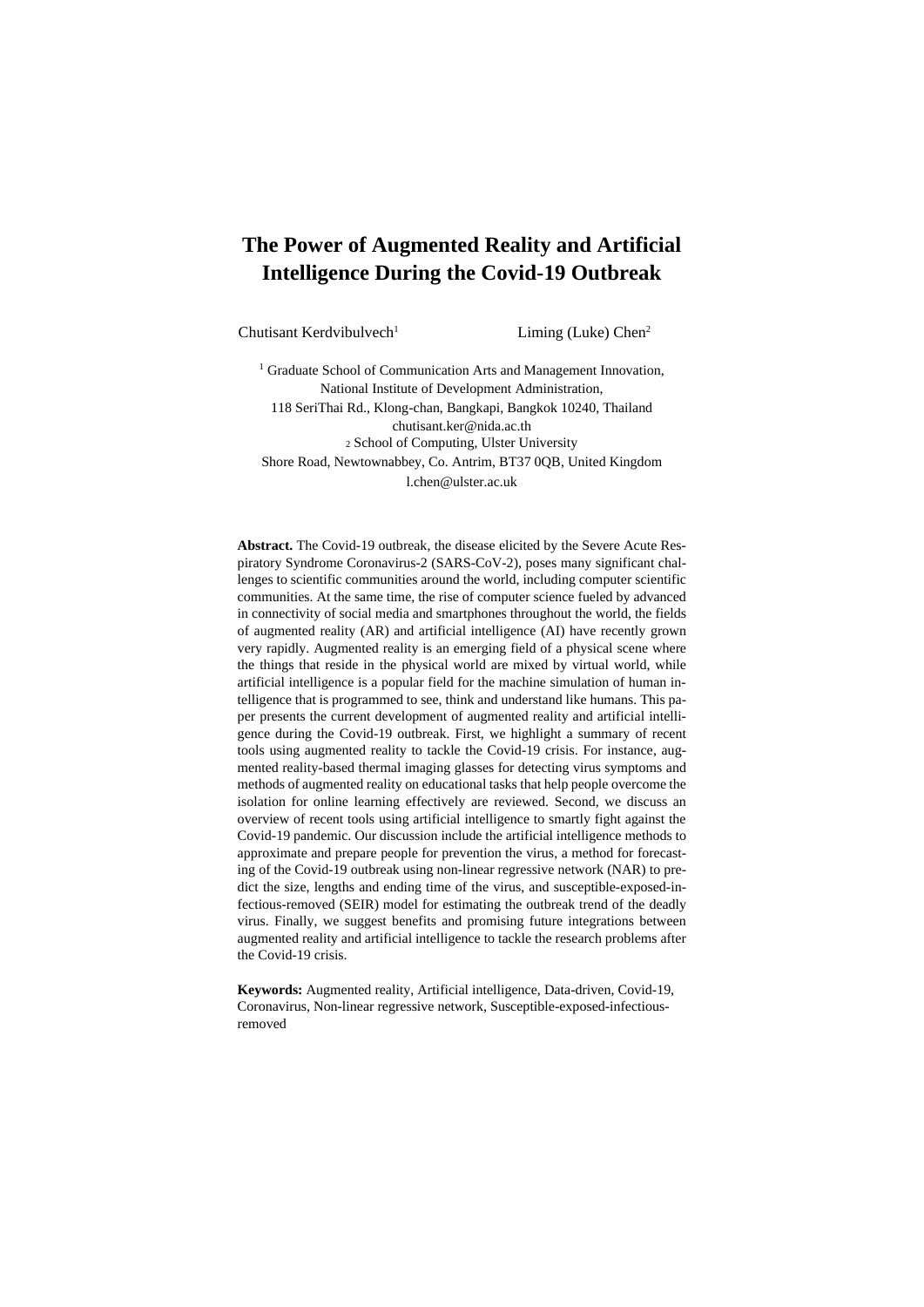### **1 Introduction**

In recent years, the rise of big data and data-driven economy fueled by advanced in connectivity of social media and smartphones throughout the world, the fields of augmented reality and artificial intelligence have grown very rapidly. Augmented reality is a field of a physical-world environment where the objects that reside in the physical world are mixed by virtual world. Artificial intelligence is a field for the machine simulation of human intelligence that is programmed to see, think and understand like humans. In fact, these two technologies are sometimes distinct, but they can be utilized together to build interactive experiences uniquely. However, ever since the initial report of the Covid-19 outbreak at the capital city of China's Hubei province in the end of year 2019, the virus has affected billions of people from 215 nations and territories with seven million cases and over 400,000 deaths as June 2020. With the critically evolving outbreak, in this paper, we present the current development of augmented reality and artificial intelligence during the Covid-19 outbreak. Note that 'Co' represents Corona, 'vi' is virus, and 'd' stands for disease, while '19' represents briefly the year of discovery, which is 2019, but this paper will generally use the term 'virus' stands for the Covid-19 for convenience's sake. The paper is divided into two main sections as follows. To begin with, the first section introduces an overview of recent tools using augmented reality to tackle the virus crisis. Next, the second section explores recent tools using artificial intelligence to fight against the Covid-19 outbreak. Ultimately, we conclude and give a suggestion for future direction.



**Fig. 1.** An example when a security guard wearing the Glass T1 Thermal glasses during the Covid-19 outbreak [1] [2].

#### **2 Augmented Reality to Tackle the Covid-19**

 In this section, we discuss a summary of recent tools using augmented reality to tackle the Covid-19 outbreak. For instance, we explore a pair of augmented realitybased thermal imaging glasses, called the Glass T1 Thermal glasses, for detecting

2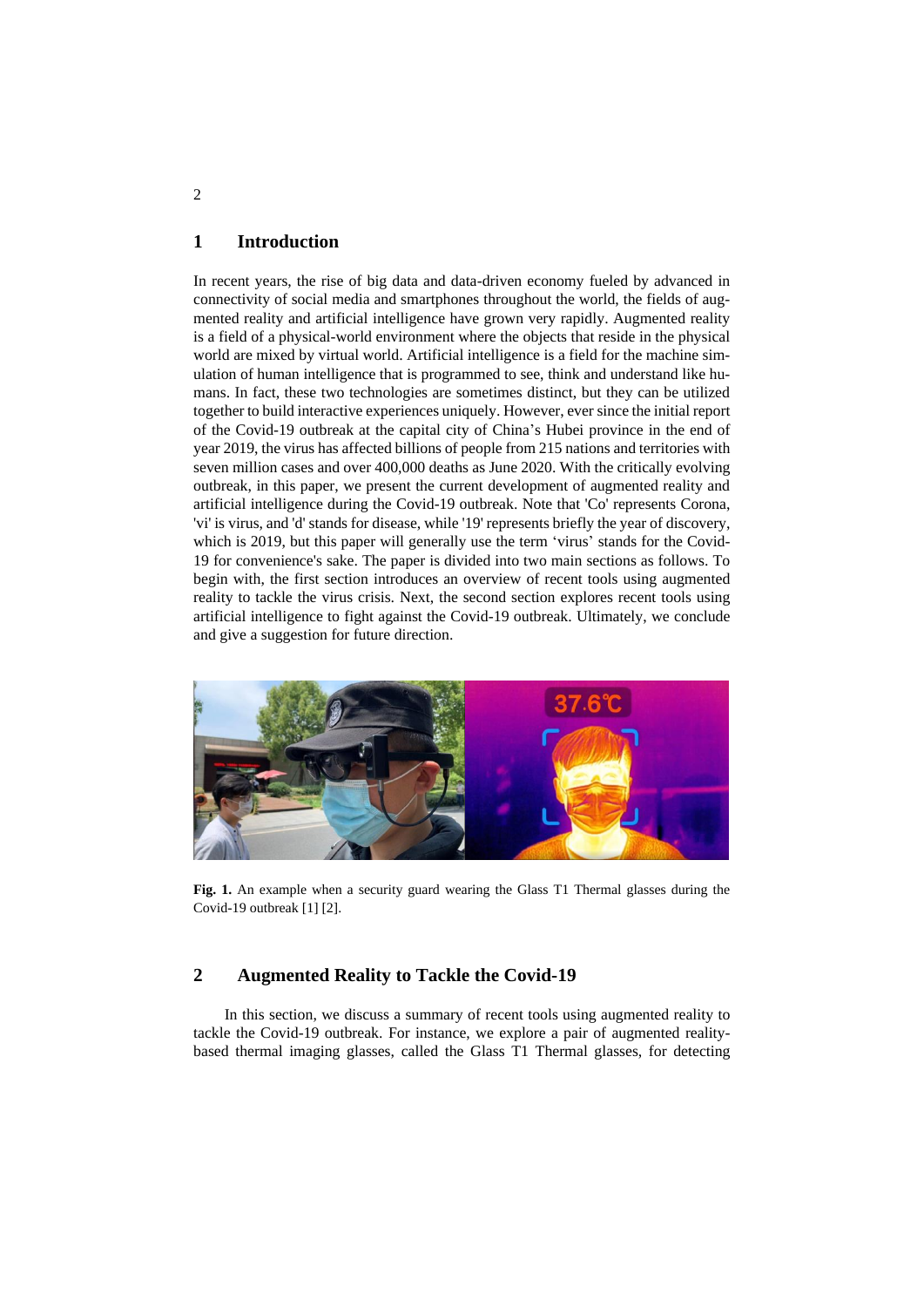possibly virus symptoms which is achieved by artificial intelligence start-up called Rokid [1]. The glasses are equipped with a camera and an infrared sensor by integrating thermal infrared sensor into augmented reality and artificial intelligence features, so that it can help people to see others' temperatures on the move in real-time. In fact, the concept of the glasses was started in 2018 and financed by Singapore's Temasek, Switzerland's Credit Suisse and other investors. Then, it has been upgraded into the Glass T1 Thermal glasses for taking multiple temperature readings concurrently in different colors, such as green (non-alert) and orange (alert), for use at the airports, the industrial parks, and the malls to tackle the Covid-19 outbreak in 2020. If the measured temperature is higher than the threshold they set, the readout will be shown on the glasses in an orange color together with a sound for alerting [2]. In the case of sound alerting, we can ask them to go to see the doctor, suggest them to work from home, or give them a facial mask. The Glass T1 Thermal glasses are composed of a Qualcomm CPU, an infrared sensor, 12-megapixel camera with augmented reality features for voice controls and video recordings automatically. In this way, it can identify the temperatures of about 200 people from as far as three meters within several minutes. Figure 1 shows an example when a security guard using the Glass T1 Thermal glasses during the Covid-19 outbreak. Similarly, SenseTime [3] also built a thermal imaging system and installed in railway stations, community centers, and schools in China for tackling the Covid-19 outbreak by spotting people with high temperatures. According to Pratik Jakhar's [4], the SenseTime's system can successfully identify masked faces (i.e., wearing facial masks) and make-up faces with a quick and high accuracy using artificial intelligence's facial recognition technology. Specifically, the system can recognize people in 0.3 seconds with 99% accuracy even if they are wearing glasses and facial masks. This is essential because many countries in Asia, such as China and Thailand, have made the use of facial masks mandatory in some specific places in public such as the malls, the airports, and the railway stations during the Covid-19 outbreak. Therefore, by using a mask algorithm, it can help to flag people who are not wearing a facial mask automatically when they enter some specific buildings for access control. Figure 2 shows the SenseTime's system for recognizing whether people are wearing facial masks in railway stations. A blue color shows people who are wearing facial masks, while a red color displays people who are not wearing facial masks. Also as presented by Maghdid et al. [5], there is a similar research, though they do not exactly use augmented reality technology, for diagnose the virus using artificial intelligence enhanced smartphone with embedded sensors.

 In addition, Tely360 built a pair of augmented reality-based smart glasses, called the Ambulance Third Eye module [6], utilized with the Vuzix Blade for telehealth in Thailand during the Covid-19 outbreak to increase patient care productivity and efficiency. The system helps the doctors to communicate what is going on with their patients in the other places immediately. Therefore, it can reduce risks to healthcare personnel staffs to stay near the Covid-19 patients in the Ramathibodi Hospital in Bangkok, Thailand. Note that the number of confirmed active Covid-19 cases in Thailand in the early of June has dipped below 100 because the number of recovering from the disease approximately continues to outstrip the number of new infections recorded almost every day. In fact, many confirmed cases are returnees from overseas.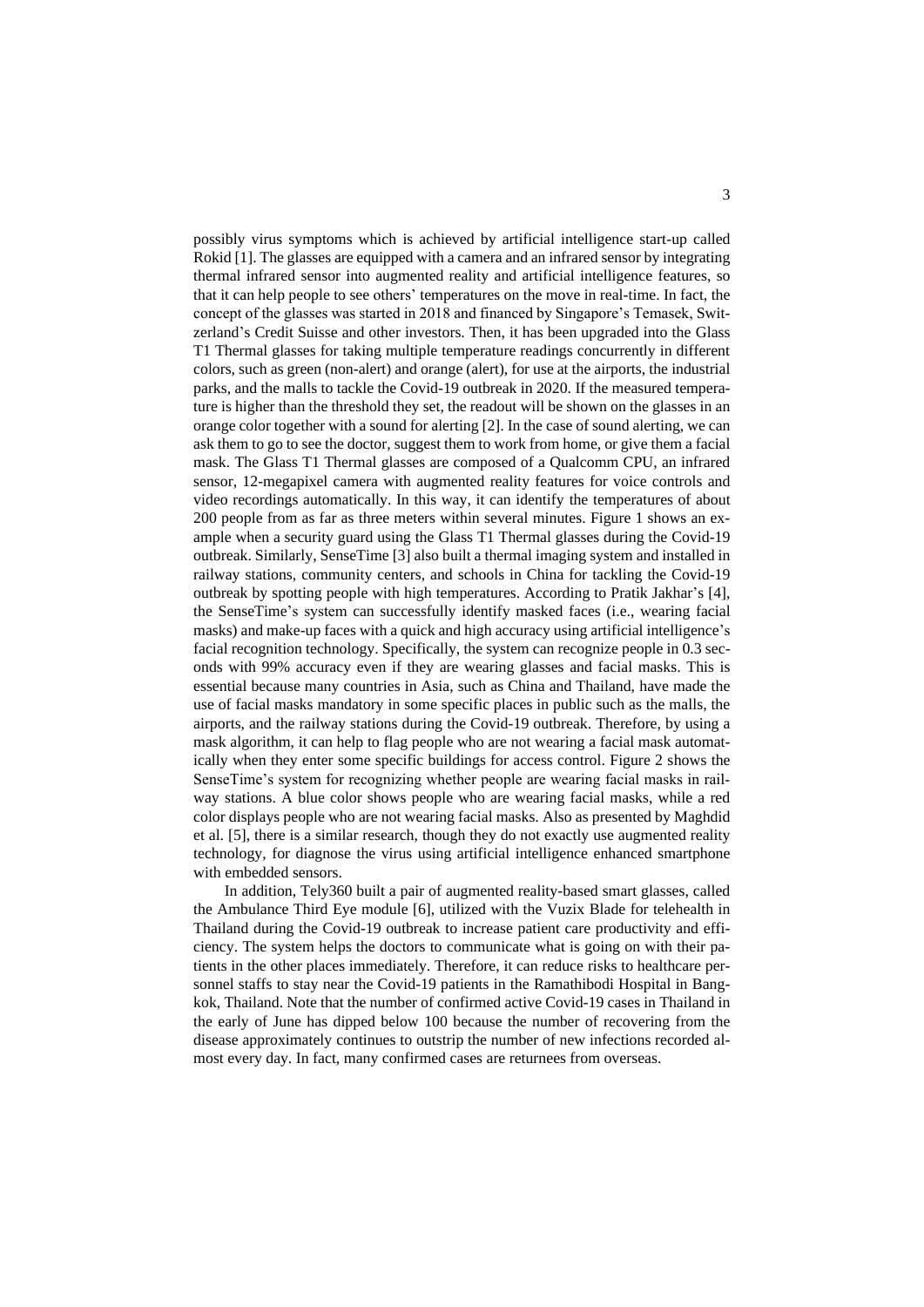

**Fig. 2.** The SenseTime's system can help to flag people who are not wearing facial masks automatically for building access control using artificial intelligence's facial recognition [3].

 Furthermore, since it is essential for schools and universities to have visual communication and interactive experiences rather than over voice during the virus outbreak, we review several methods of augmented reality on educational tasks suggested by Papagiannis [7] that help people overcome the isolation for online learning effectively, such as evaluating the skills of learners remotely and interactively [8]. During the Covid-19 quarantine period, Papagiannis suggests that augmented reality can perform three things well: visualization, annotation and storytelling. First, visualization in augmented reality can allow people to integrate a graphical object into a physical world. A good example of visualization during the Covid-19 crisis is utilizing Microsoft HoloLens and the HoloAnatomy augmented reality software [9] at Case Western Reserve University for helping 185 medical students from different locations in United States. and Canada to learn from homes. As shown in Figure 3, it facilitates medical students to learn and visualize the three-dimensional human anatomy remotely. Second, annotation in augmented reality can guide people and give explanations of everything that's happening around us. A useful example of annotation is Project Tokyo, as proposed recently by Grayson et al. [10] from Microsoft, that aims to help people with disability using augmented reality (HoloLens) and artificial intelligence. The system can help blind people to artificially see by detecting the location of people in the user's environment. Then, it can recognize faces dynamically and relay the essential guidance to them via audio information. Similarly, for using augmented reality to help disabled people is a system of visual and touch communications, as presented in [11]. Third, augmented reality in storytelling can help expressing more unique experiences in both public and private places. A recent example of storytelling in augmented reality is RYOT's work, described in [12] in 2020, by building an augmented reality experience for exploring Oscars dresses from the past fifty years of Academy Awards fashion—the 1970s through the 2010s. In this work, it allows us to put ourselves in the dresses. Therefore,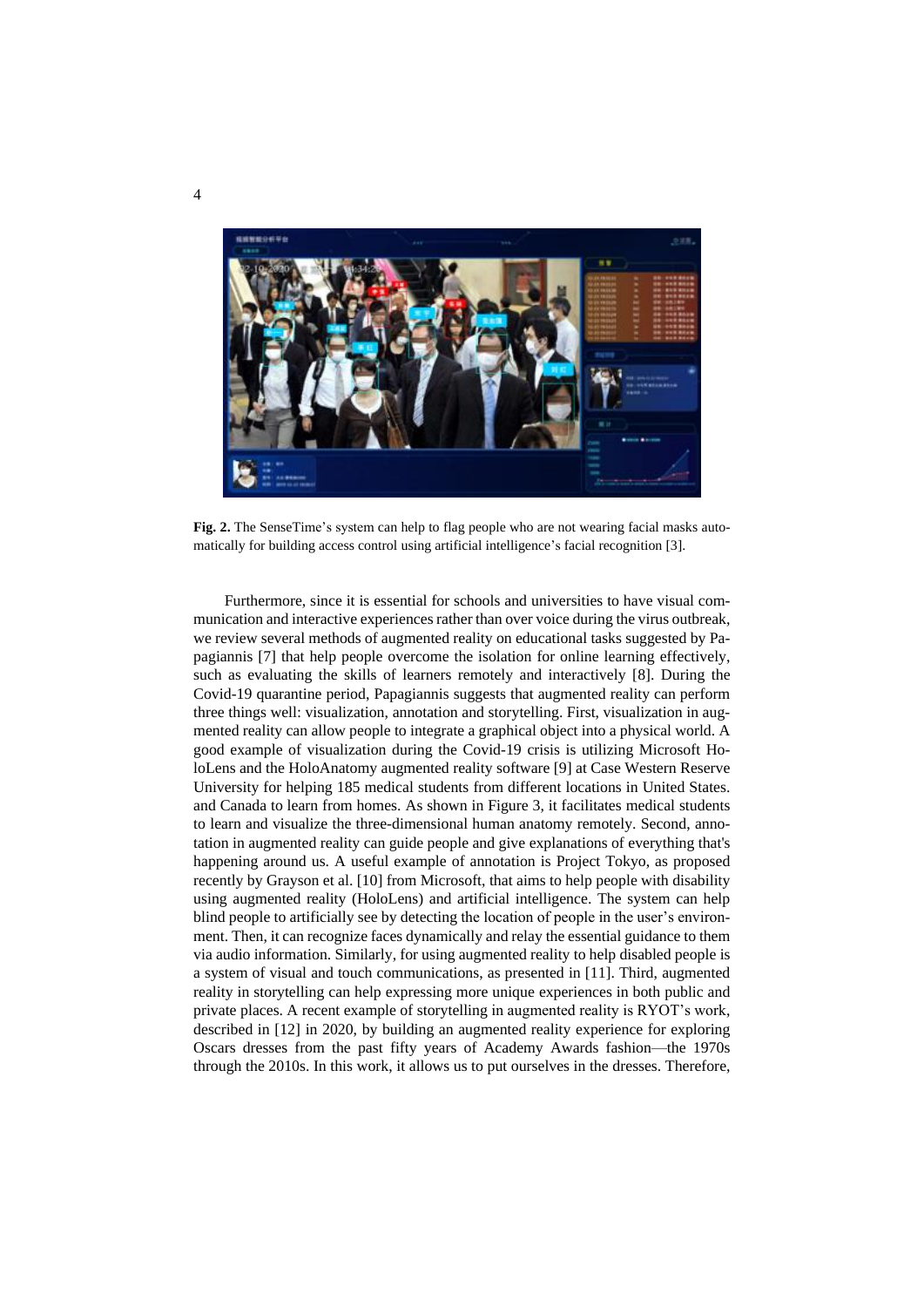by using augmented reality, it can allow people to interact with the iconic Oscars dresses in a new way.



**Fig. 3.** An anatomy professor from Case Western Reserve University using augmented reality to teach a HoloAnatomy class during the Covid-19 outbreak [9].

#### **3 Artificial Intelligence to Flight the Covid-19**

 This section highlights an overview of recent tools using artificial intelligence to smartly fight against the Covid-19 crisis. For example, a susceptible-exposed-infectious-removed (SEIR) model is utilized in [13], as presented by Yang et al., using population migration data approximately on 23 January 2020 and renewed Covid-19 epidemiological data to estimate the epidemics trend of the virus under public health interventions in China. They also use the past SARS (Severe Acute Respiratory Syndrome) data in 2003 to train the artificial intelligence algorithm for predicting the virus epidemic sizes and peaks. According to their study, they suggest that the implementation of control measures on 23 January 2020 should be essential in reducing the virus epidemic size. The suggestion has later been proved to be true. In addition, an artificial intelligence-based research of Bullock et al. [14] is discussed for using datasets to cope with the virus for three main applications: clinical application, molecular application and societal application. First, according to a clinical application, artificial intelligence, specifically deep learning, can help diagnosis using medical imaging data, such as patterns, computed tomography scans, and electromagnetic radiation images. Then it can track the evolution of disease severity, so that predictions on patient outcomes can be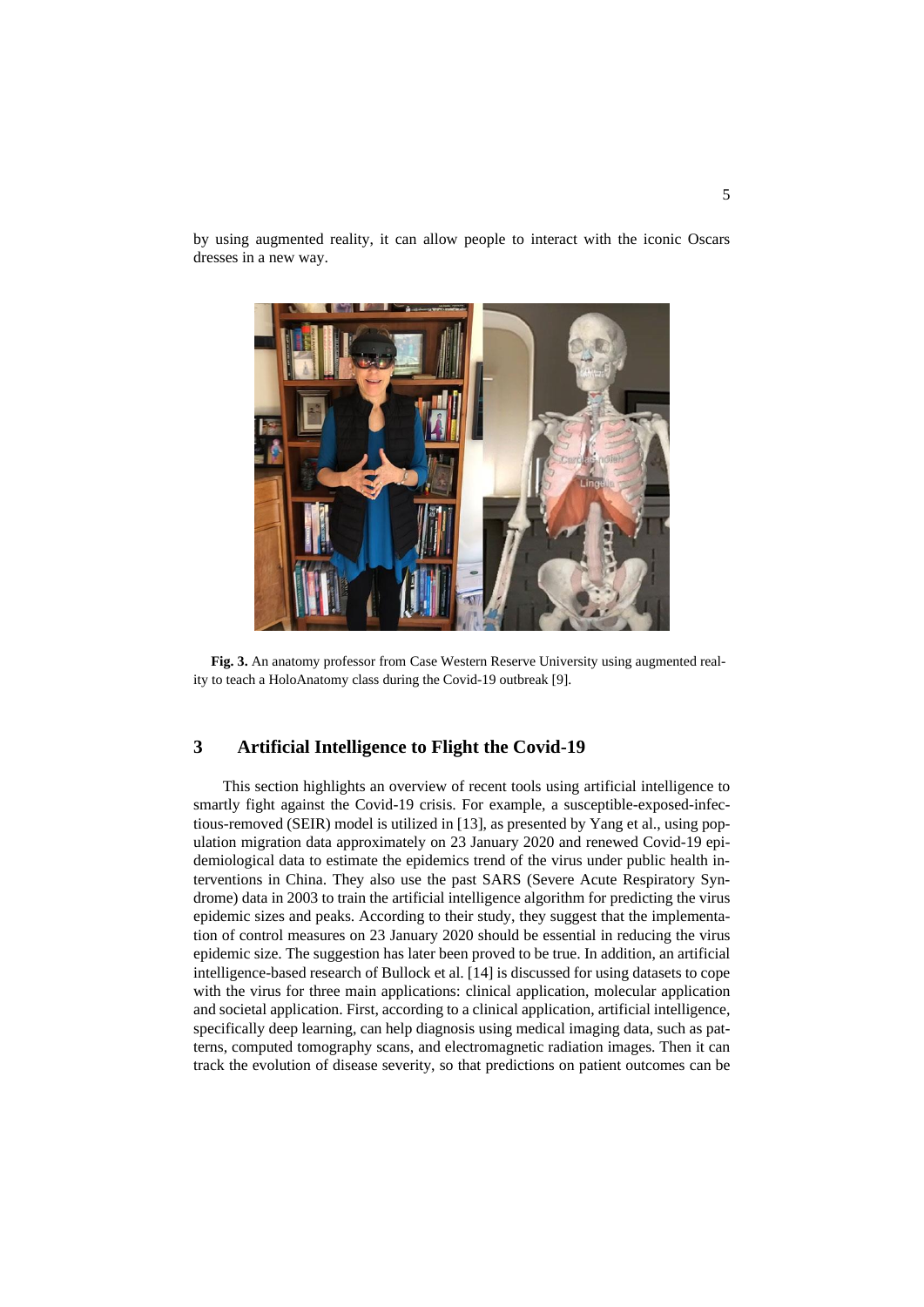achieved using electronic health records. Also, in [15] as reviewed by Shi et al., they explain about the integration of artificial intelligence with computed tomography scans and electromagnetic radiation images, both of which are used by the doctors during this virus crisis for depicting the progress of radiology and medical imaging. Second, according to a molecular application, the virus structure of SARSCoV-2-related proteins can be forecasted by artificial intelligence, and therefore it can possibly help for the discovery and development of medicines and vaccines. Third, according to a societal application, empirical modelling for epidemiological research can be predicted by artificial intelligence. Some examples include predicting the number virus cases given various public policy choices, identifying differences and similarities in the evolution of the pandemic between countries and continents, and verifying the spread and scale of the fake news and hate speech during the virus outbreak. More recently in May 2020, Luengo-Oroz et al. [16] also gives a useful overview of artificial intelligence global partnership to help the response of the virus outbreak for code and model sharing, adapting tools to specific contexts, and partnership between countries.



**Fig. 4.** Overview of artificial intelligence (left in green color) and non-artificial intelligence (right in blue color and red color) based-applications, as presented by Vaishya et al. [17], that support doctors and medical teams to recognize the virus symptoms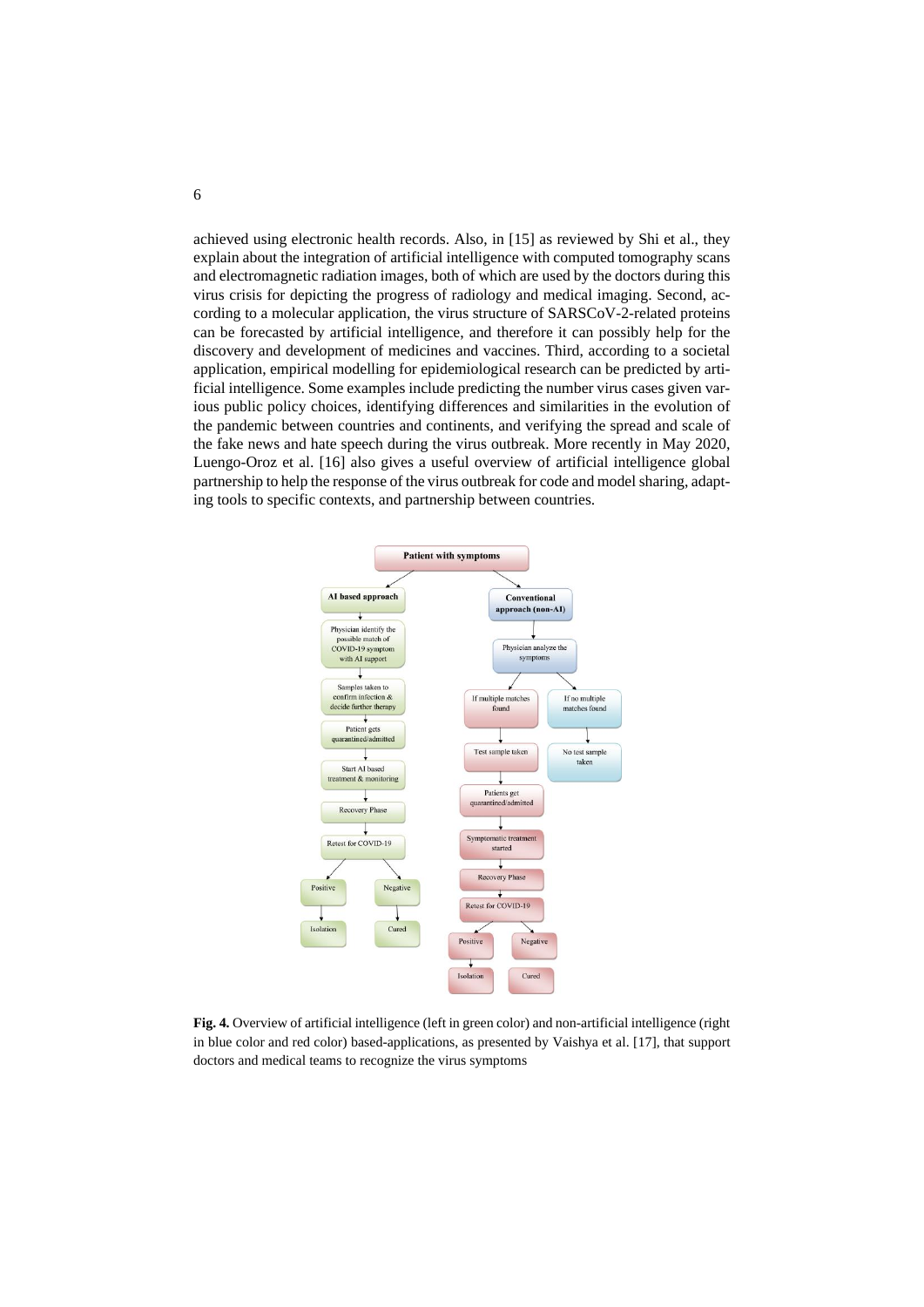In addition, Vaishya et al. [17] use the artificial intelligence methods to approximate and prepare people for prevention the virus. In fact, it is very crucial and important to slow down the number of new virus cases. This is because one of the reasons why the number of deaths in some countries is so high is that they do not enough medical workers, beds and quarantine facilities to help the patients properly. Figure 4 gives an overview of artificial intelligence and non-artificial intelligence applications that support doctors and medical teams to recognize the virus symptoms, so that they can do both the treatment of the infected patient and the control of virus prevention more effectively. They review seven main applications of artificial intelligence for dealing with the virus outbreak. The seven applications are early diagnosis of the disease, controlling the treatment, testing and tracing of each patient, projection of infected cases and deaths, discovery of medicines and vaccines, decreasing and lightening the load of healthcare people, and prevention of the virus. Furthermore similarly, Naudé [18] gives an early review of six areas where artificial intelligence contributes to deal with the Covid-19 crisis, including quickly warnings, tracing and forecast, strategic data dashboards, diagnosis and prognosis, treatments, and physical control. However, they suggest that artificial intelligence still do not fruitfully impact against the virus outbreak because of both a lack of data and, at the same time, too much data [19]. For this reason, it is suggested that a good balance between information privacy and protection, tools for public health, and precise human-artificial intelligence interaction critically is essential.

 Moreover, a real-time method for forecasting of the Covid-19 outbreak using artificial intelligence is presented by Ghazaly et al. [20]. By using non-linear regressive network (NAR), they predict the size, lengths and ending time of this new virus through nine countries, i.e. USA, Brazil, Russian Federation, Spain, Italy, Iran, France, Saudi Arabia, and Egypt. According to the<https://www.worldometers.info/coronavirus/> on 6 May 2020, it is important to note that USA, Brazil, Russian Federation, and Spain are the most confirmed coronavirus cases in the world, i.e., 1,902,031 cases, 584,562 cases, 441,108 cases, and 287,406 cases, respectively. In their study, they use the data which is received from the reports of the World Health Organization (WHO), including the virus's infected cases and mortality to analyze and predict the outbreak during the period from 23 March 2020 to 30 July 2020. Figure 5 depicts the map of nine selected countries (above) for prediction and the forecasting results (below) for the cases mean absolute percentage error (MAPE) and the deaths mean absolute percentage error using non-linear regressive network for nine selected countries. The vertical axis represents the cases and the deaths in percentage (error and accuracy). The blue line indicates cases forecast accuracy, while the red line shows deaths forecast accuracy. According to their study for global prediction, training error in the non-linear regressive network is 2.65 percent in cases forecast and 3.22 percent in mortality forecast, respectively. In addition, more recently, Kumar et al. [21] give a useful survey about some modern technologies, focusing on artificial intelligence, machine learning, and data science, that are used to deal with the virus outbreak. One of the examples mentioned is to use artificial intelligence technology for tracking illness of Covid-19 patients with place and time. Nevertheless, they suggest that there are still limitations and constrains for applying the technology for fighting the virus outbreak and pandemic.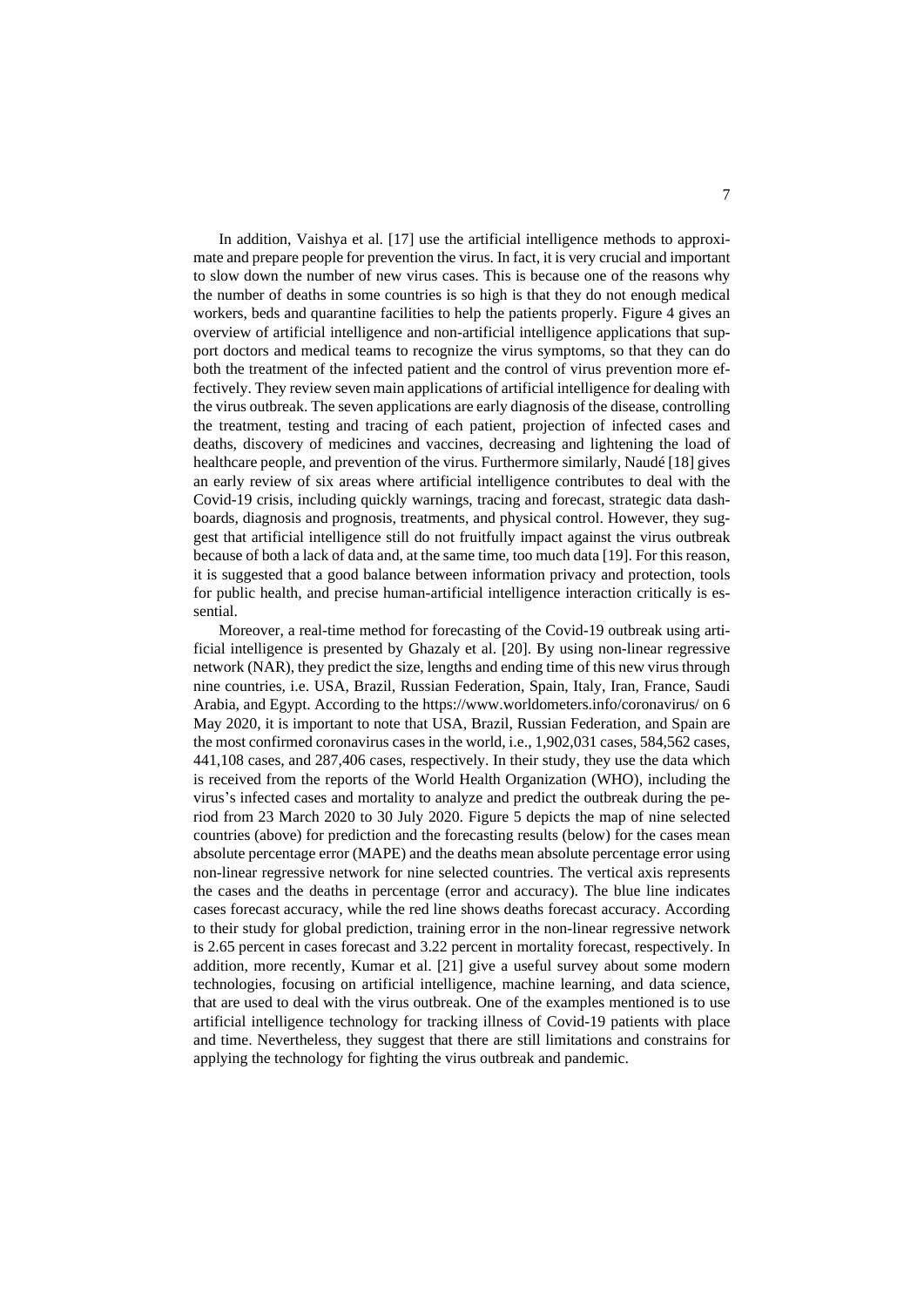

**Fig. 5.** Forecasting power for the cases mean absolute percentage error and the deaths mean absolute percentage error using non-linear regressive network between 30 March 2020 and 30 July 2020 are proposed by Ghazaly et al. [20].

## **4 Conclusion and Suggestion**

 This paper has presented the current development of augmented reality and artificial intelligence during the Covid-19 crisis. We first discuss an overview of recent tools using augmented reality to tackle the virus outbreak. After that, we give an overview of recent tools using artificial intelligence technology, including deep learning, to fight against the Covid-19 crisis. We recognize well that dealing with the Covid-19 outbreak is critically difficult worldwide because we must tackle in so many aspects, such as medical aspect, economical aspect, and social aspect. In fact, when the globe is fundamentally interconnected, even though a majority of countries in the world may start to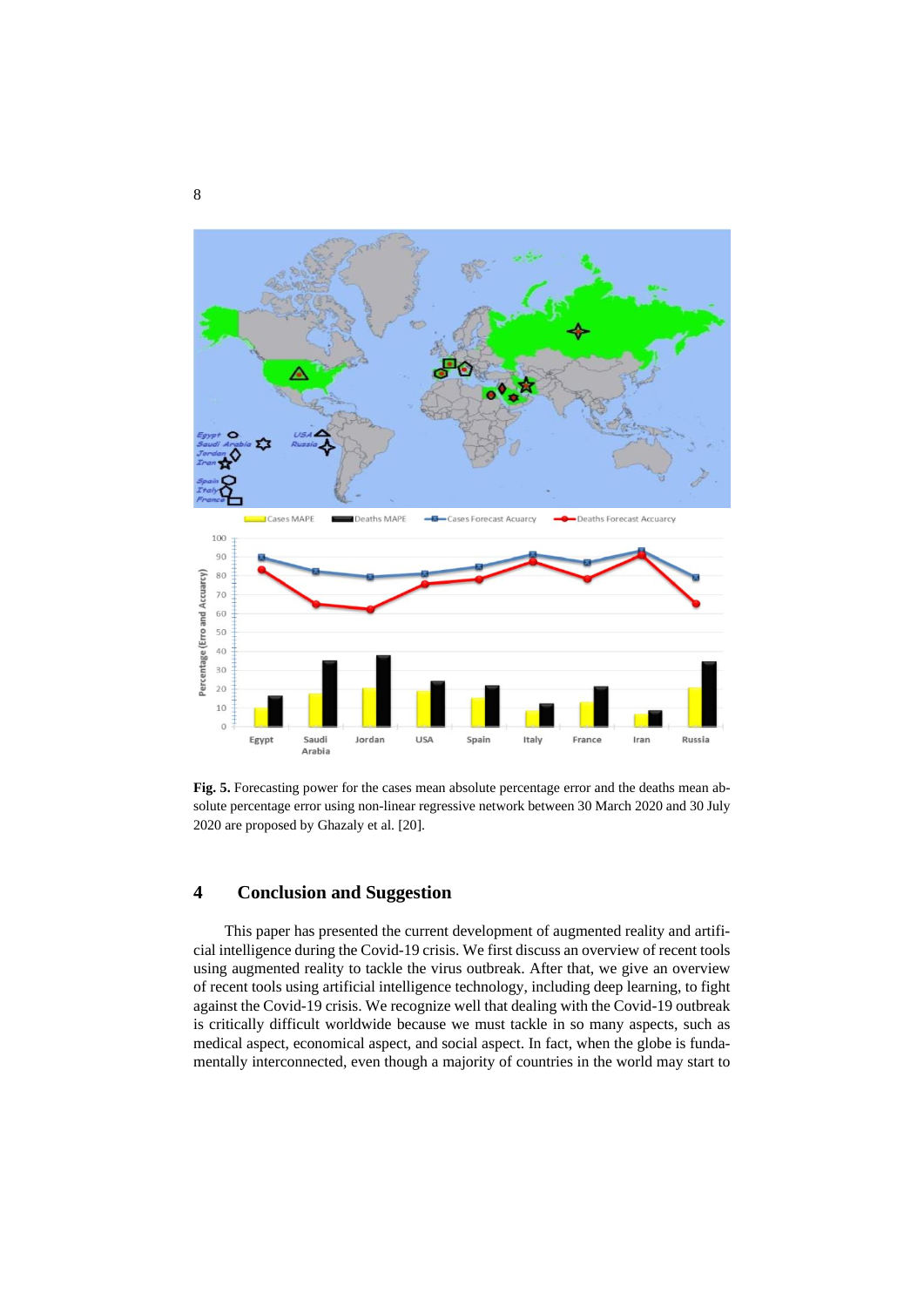successfully contain the virus, we are not truly safe if there are a few countries that still cannot contain it. That is why we suggest applying latest technologies to cope with the outbreak quickly. Augmented reality and artificial intelligence can be good examples to help the virus outbreak in this case. But both technologies require data that are enough, valid, and truthful. Therefore, we believe that the future direction should be cooperation and partnership among countries in term of data exchange management for training artificial intelligence algorithms and building augmented reality-based applications. In other words, when artificial intelligence algorithms are trained with enough data qualitatively and qualitatively, it is possible to create augmented reality-based applications robustly and accurately using computer vision. By applying these technologies, it could help us advance the ways we deal with the virus crisis more smartly, effectively and efficiently.

**Acknowledgments.** This research presented herein was partially supported by a research grant from the Research Center, NIDA (National Institute of Development Administration).

#### **References**

- 1. Thomson Reuters, "Chinese startup Rokid sees opportunity with COVID-fighting smart glasses". Retrieved from [https://www.reuters.com/article/us-health-corona](https://www.reuters.com/article/us-health-coronavirus-china-detection-gl/chinese-startup-rokid-sees-opportunity-with-covid-fighting-smart-glasses-idUSKBN22D4TQ%20on%205%20May%202020)[virus-china-detection-gl/chinese-startup-rokid-sees-opportunity-with-covid](https://www.reuters.com/article/us-health-coronavirus-china-detection-gl/chinese-startup-rokid-sees-opportunity-with-covid-fighting-smart-glasses-idUSKBN22D4TQ%20on%205%20May%202020)[fighting-smart-glasses-idUSKBN22D4TQ on 5 May 2020.](https://www.reuters.com/article/us-health-coronavirus-china-detection-gl/chinese-startup-rokid-sees-opportunity-with-covid-fighting-smart-glasses-idUSKBN22D4TQ%20on%205%20May%202020)
- 2. Inavate Virtual Events, "Chinese startup develops Covid-19 detecting thermal glasses". Retrieved from [https://www.inavateonthenet.net/news/article/chinese](https://www.inavateonthenet.net/news/article/chinese-startup-develops-covid-19-detecting-thermal-glasses)[startup-develops-covid-19-detecting-thermal-glasses](https://www.inavateonthenet.net/news/article/chinese-startup-develops-covid-19-detecting-thermal-glasses) on 5 May 2020.
- 3. Jane Li, "China's facial-recognition giant says it can crack masked faces during the coronavirus". Retrieved from [https://qz.com/1803737/chinas-facial-recognition](https://qz.com/1803737/chinas-facial-recognition-tech-can-crack-masked-faces-amid-coronavirus/)[tech-can-crack-masked-faces-amid-coronavirus/](https://qz.com/1803737/chinas-facial-recognition-tech-can-crack-masked-faces-amid-coronavirus/) on 10 May 2020.
- 4. Pratik Jakhar, "Coronavirus: China's tech fights back". BBC World, Retrieved from [https://www.bbc.com/news/technology-51717164](https://www.bbc.com/news/technology-51717164%20on%2010%20May%202020) on 10 May 2020.
- 5. H.S. Maghdid, K.Z. Ghafoor, A.S. Sadiq, K. Curran, K. Rabie. "A novel AIenabled framework to diagnose coronavirus COVID 19 using smartphone embedded sensors". Design Study (2020), pp. 1-5.
- 6. Tely360, "Vuzix Blade Smart Glasses Now Used for COVID-19 Patient Care in Thailand via Tely360's Ambulance 3rd Eye". Retrieved from <https://ir.vuzix.com/press-releases/detail/1764> on 11 May 2020.
- 7. Helen Papagiannis, "3 ways Augmented Reality can have a positive impact on society, COVID-19". World Economic Forum, Retrieved from [https://www.wefo](https://www.weforum.org/agenda/2020/04/augmented-reality-covid-19-positive-use/)[rum.org/agenda/2020/04/augmented-reality-covid-19-positive-use/](https://www.weforum.org/agenda/2020/04/augmented-reality-covid-19-positive-use/) on 1 May 2020
- 8. Chutisant Kerdvibulvech, "Markerless Vision-Based Tracking for Interactive Augmented Reality Game". International Journal of Interactive Worlds, Issue on Serious Games and Interactive Worlds, Vol. 2010, Article ID 751615, 14 pages, 2010.
- 9. Mike Scott, "HoloAnatomy goes remote, learning goes on during pandemic". Case Western Reserve University, Retrieved from [https://thedaily.case.edu/holoana](https://thedaily.case.edu/holoanatomy-goes-remote-learning-goes-on-during-pandemic/)[tomy-goes-remote-learning-goes-on-during-pandemic/](https://thedaily.case.edu/holoanatomy-goes-remote-learning-goes-on-during-pandemic/) on 12 May 2020.